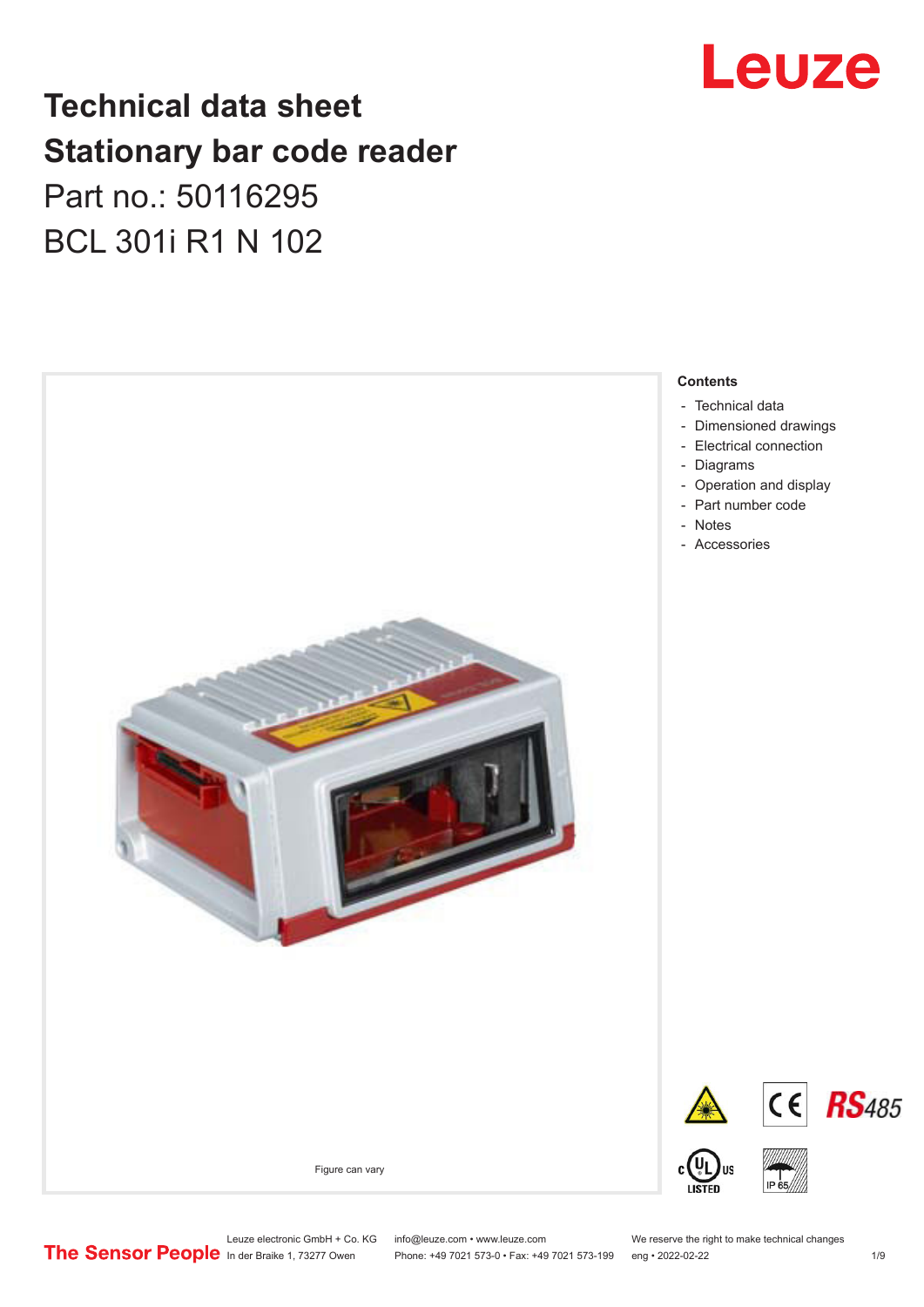# <span id="page-1-0"></span>**Technical data**

#### **Basic data**

| Series                                          | <b>BCL 300i</b>                    |  |  |
|-------------------------------------------------|------------------------------------|--|--|
| <b>Functions</b>                                |                                    |  |  |
| <b>Functions</b>                                | Alignment mode                     |  |  |
|                                                 | AutoConfig                         |  |  |
|                                                 | AutoControl                        |  |  |
|                                                 | AutoReflAct                        |  |  |
|                                                 | Code fragment technology           |  |  |
|                                                 | <b>LED</b> indicator               |  |  |
|                                                 | Reference code comparison          |  |  |
|                                                 |                                    |  |  |
| <b>Characteristic parameters</b>                |                                    |  |  |
| <b>MTTF</b>                                     | 110 years                          |  |  |
| <b>Read data</b>                                |                                    |  |  |
| Code types, readable                            | 2/5 Interleaved                    |  |  |
|                                                 | Codabar                            |  |  |
|                                                 | Code 128                           |  |  |
|                                                 | Code 39                            |  |  |
|                                                 | Code 93                            |  |  |
|                                                 | <b>EAN 8/13</b>                    |  |  |
|                                                 | <b>GS1 Databar Expanded</b>        |  |  |
|                                                 | <b>GS1 Databar Limited</b>         |  |  |
|                                                 | <b>GS1 Databar Omnidirectional</b> |  |  |
|                                                 | <b>UPC</b>                         |  |  |
| Scanning rate, typical                          | $1,000$ scans/s                    |  |  |
| Bar codes per reading gate, max.<br>number      | 64 Piece(s)                        |  |  |
|                                                 |                                    |  |  |
| <b>Optical data</b>                             |                                    |  |  |
| <b>Reading distance</b>                         | 50  160 mm                         |  |  |
| <b>Light source</b>                             | Laser, Red                         |  |  |
| Wavelength                                      | 655 nm                             |  |  |
| Laser class                                     | 1. IEC/EN 60825-1:2014             |  |  |
| <b>Transmitted-signal shape</b>                 | Continuous                         |  |  |
| Usable opening angle (reading field<br>opening) | 60°                                |  |  |
| <b>Modulus size</b>                             | $0.1270.2$ mm                      |  |  |
| <b>Reading method</b>                           | Raster scanner                     |  |  |
| <b>Beam deflection</b>                          | Via rotating polygon wheel         |  |  |
| Light beam exit                                 | Front                              |  |  |
| Raster (number of lines)                        | 8 Piece(s)                         |  |  |
| Scanning field at scanner distance of<br>100 mm | $14 \text{ mm}$                    |  |  |
| Scanning field at scanner distance of<br>200 mm | 24 mm                              |  |  |
| Scanning field at scanner distance of<br>300 mm | 35 mm                              |  |  |

#### **Electrical data**

**400 mm**

**Protective circuit** Polarity reversal protection

**Performance data Supply voltage U<sub>B</sub> Power consumption, max.** 4.5 W

**Scanning field at scanner distance of**  45 mm

18 30 V, DC

**Inputs/outputs selectable Output current, max.** 60 mA **Number of inputs/outputs selectable** 2 Piece(s) **Input current, max.** 8 mA **Interface Type** MultiNet Plus, RS 485 **RS 485 Function** Process **Transmission speed** 4,800 ... 115,200 Bd **Data format** Adjustable **Start bit** 1 **Data bit** 7, 8, 9 data bits **Stop bit** 1, 2 stop bits **Parity** Adjustable **Transmission protocol** Adjustable **Data encoding** ASCII **Service interface Type** USB 2.0 **USB Configuration** via software **Connection Number of connections** 1 Piece(s) **Connection 1 Function** BUS IN BUS OUT Connection to device Data interface PWR / SW IN / OUT Service interface **Type of connection** Plug connector, It is essential to use a connection unit when commissioning the device. **No. of pins** 32 -pin **Type** Male **Mechanical data Design Cubic Dimension (W x H x L)** 95 mm x 44 mm x 68 mm **Housing material** Metal **Metal housing Diecast aluminum Lens cover material Class Net weight** 270 g **Housing color** Red Silver **Type of fastening** Dovetail grooves Fastening on back Via optional mounting device **Operation and display Type of display** LED **Number of LEDs** 2 Piece(s) **Type of configuration** Via web browser

Leuze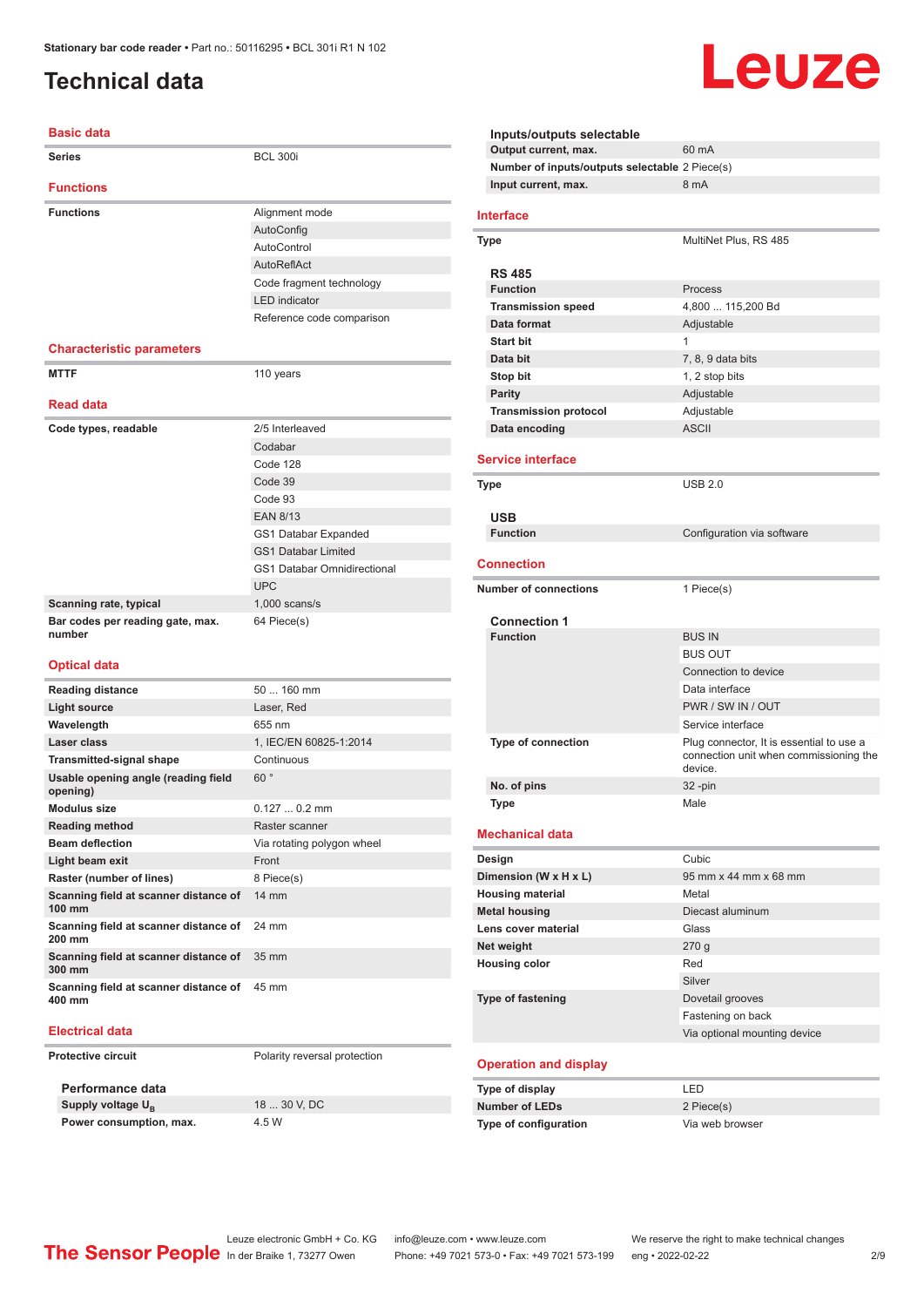## <span id="page-2-0"></span>**Technical data**

# Leuze

#### **Environmental data**

| Ambient temperature, operation     | 0  40 °C   |
|------------------------------------|------------|
| Ambient temperature, storage       | $-2070$ °C |
| Relative humidity (non-condensing) | $090\%$    |

#### **Certifications**

| Degree of protection                                               | IP 65                    |
|--------------------------------------------------------------------|--------------------------|
| <b>Protection class</b>                                            | Ш                        |
| <b>Certifications</b>                                              | c UL US                  |
| Test procedure for EMC in accordance EN 55022                      |                          |
| with standard                                                      | EN 61000-4-2, -3, -4, -6 |
| Test procedure for shock in<br>accordance with standard            | IEC 60068-2-27, test Ea  |
| Test procedure for continuous shock<br>in accordance with standard | IEC 60068-2-29, test Eb  |
| Test procedure for vibration in<br>accordance with standard        | IEC 60068-2-6, test Fc   |

#### **Classification**

| <b>Customs tariff number</b> | 84719000 |
|------------------------------|----------|
| <b>ECLASS 5.1.4</b>          | 27280102 |
| <b>ECLASS 8.0</b>            | 27280102 |
| <b>ECLASS 9.0</b>            | 27280102 |
| ECLASS 10.0                  | 27280102 |
| <b>ECLASS 11.0</b>           | 27280102 |
| ECLASS 12.0                  | 27280102 |
| <b>ETIM 5.0</b>              | EC002550 |
| <b>ETIM 6.0</b>              | EC002550 |
| <b>ETIM 7.0</b>              | EC002550 |
|                              |          |

# **Dimensioned drawings**

All dimensions in millimeters





A Optical axis

B M4 thread (5 deep)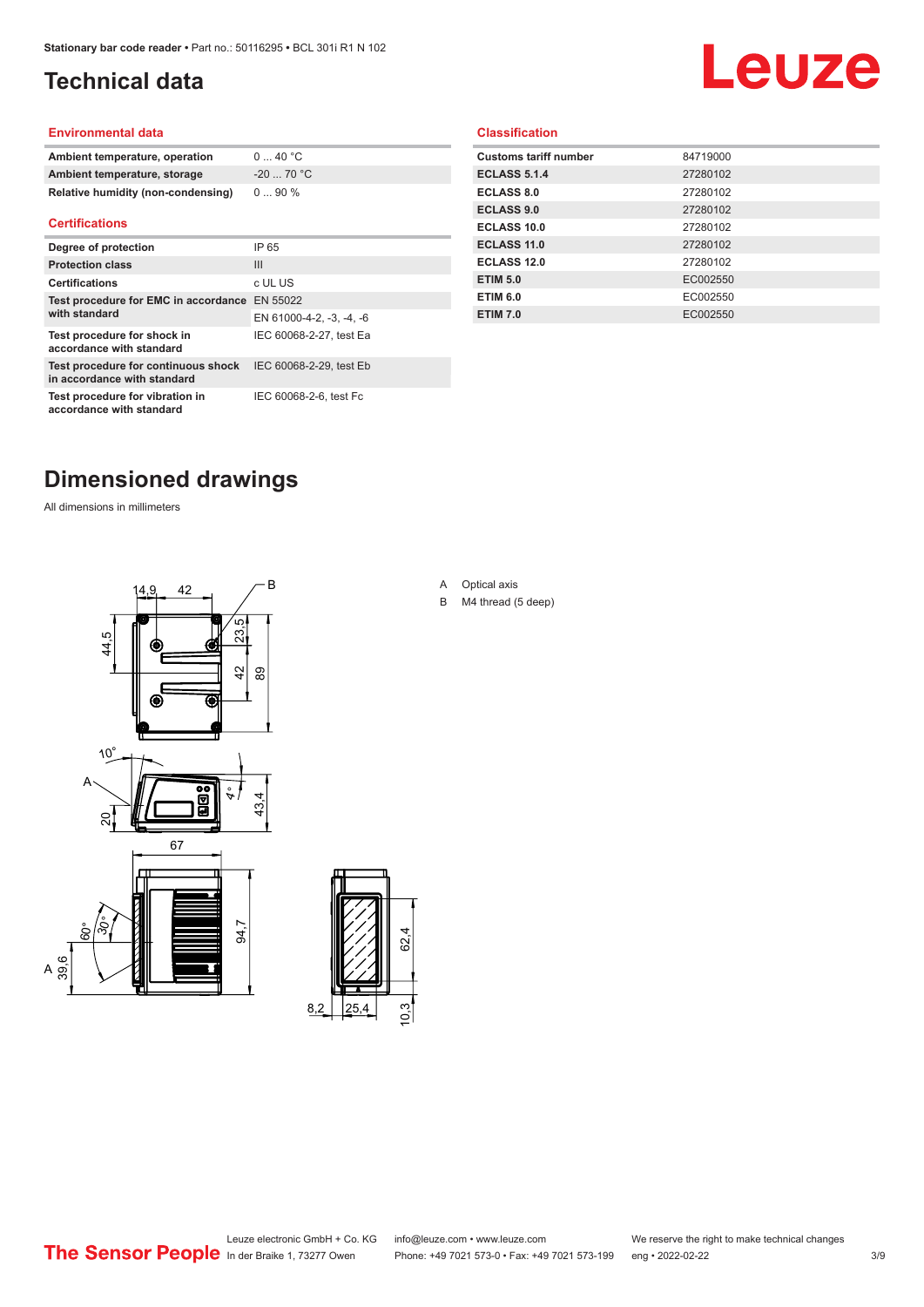### <span id="page-3-0"></span>**Electrical connection**

# Leuze

#### **Connection 1**

| <b>Function</b>    | <b>BUS IN</b>                                                              |
|--------------------|----------------------------------------------------------------------------|
|                    | <b>BUS OUT</b>                                                             |
|                    | Connection to device                                                       |
|                    | Data interface                                                             |
|                    | PWR / SW IN / OUT                                                          |
|                    | Service interface                                                          |
| Type of connection | Plug connector                                                             |
| Type of connection | It is essential to use a connection unit when<br>commissioning the device. |
| No. of pins        | $32 - pin$                                                                 |
| Type               | Male                                                                       |

#### **Diagrams**

#### Reading field curve



x Reading field distance [mm]

y Reading field width [mm]

# **Operation and display**

| <b>LED</b> |  | <b>Display</b>                        | <b>Meaning</b>                  |
|------------|--|---------------------------------------|---------------------------------|
| <b>PWR</b> |  | Green, flashing                       | Device ok, initialization phase |
|            |  | Green, continuous light               | Device OK                       |
|            |  | Green, briefly off - on               | Reading successful              |
|            |  | green, briefly off - briefly red - on | Reading not successful          |
|            |  | Orange, continuous light              | Service mode                    |
|            |  |                                       |                                 |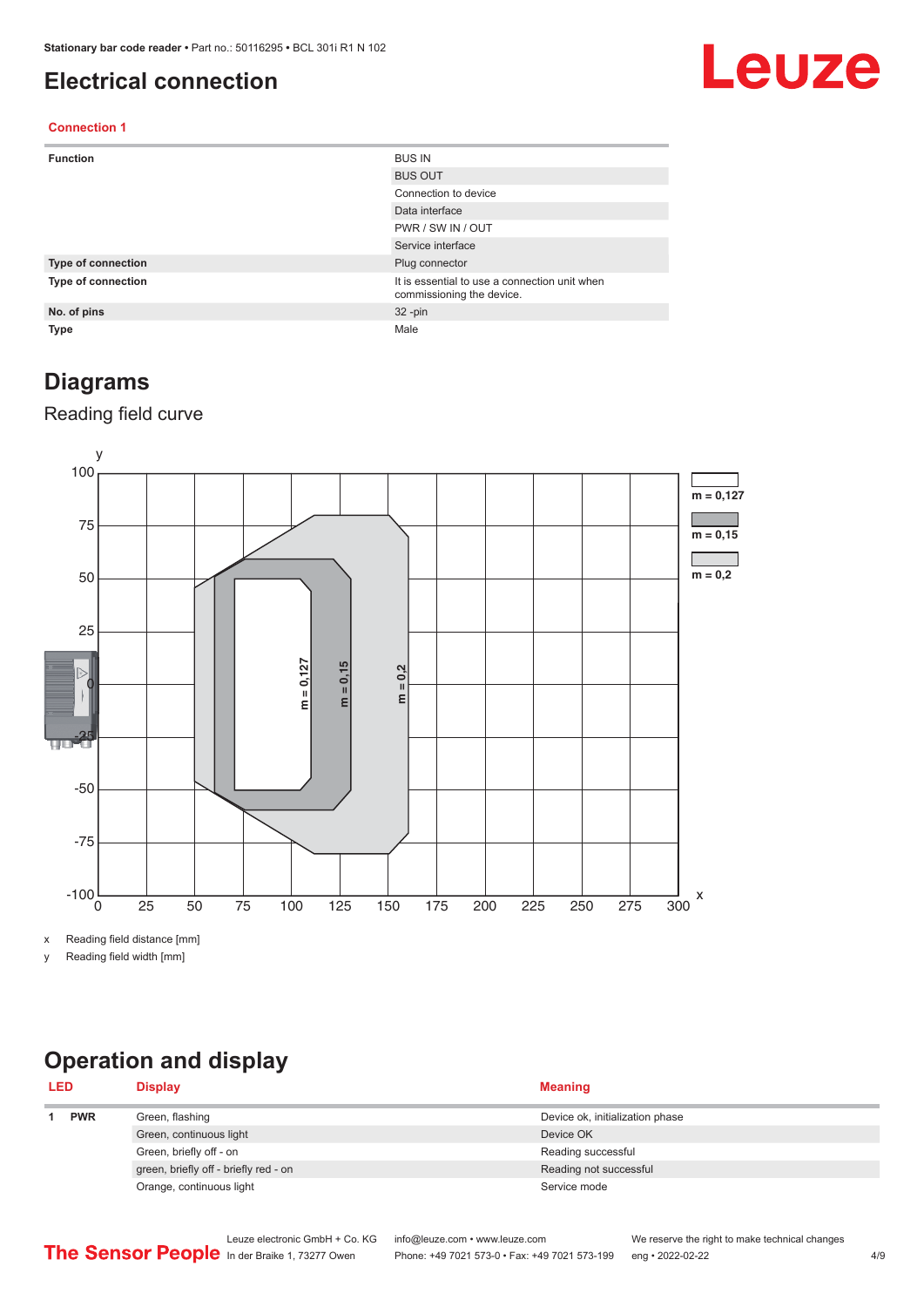### <span id="page-4-0"></span>**Operation and display**

# Leuze

| LED         |            | <b>Display</b>          | <b>Meaning</b>         |
|-------------|------------|-------------------------|------------------------|
| <b>PWR</b>  |            | Red, flashing           | Device OK, warning set |
|             |            | Red, continuous light   | Error, device error    |
| $2^{\circ}$ | <b>BUS</b> | Green, flashing         | Initialization         |
|             |            | Green, continuous light | Bus operation ok       |
|             |            | Red, flashing           | Communication error    |
|             |            | Red, continuous light   | Bus error              |

### **Part number code**

Part designation: **BCL XXXX YYZ AAA BB CCCC**

| <b>BCL</b>  | <b>Operating principle</b><br>BCL: bar code reader                                                                                                                                                                                       |
|-------------|------------------------------------------------------------------------------------------------------------------------------------------------------------------------------------------------------------------------------------------|
| <b>XXXX</b> | Series/interface (integrated fieldbus technology)<br>300i: RS 232 / RS 422 (stand-alone)<br>301i: RS 485 (multiNet slave)<br>304i: PROFIBUS DP<br>308i: EtherNet TCP/IP, UDP<br>338i: EtherCAT<br>348i: PROFINET RT<br>358i: EtherNet/IP |
| YY          | <b>Scanning principle</b><br>S: line scanner (single line)<br>R1: line scanner (raster)<br>O: oscillating-mirror scanner (oscillating mirror)                                                                                            |
| z           | <b>Optics</b><br>N: High Density (close)<br>M: Medium Density (medium distance)<br>F: Low Density (remote)<br>L: Long Range (very large distances)<br>J: ink-jet (depending on the application)                                          |
| <b>AAA</b>  | <b>Beam exit</b><br>100: lateral<br>102: front                                                                                                                                                                                           |
| <b>BB</b>   | <b>Special equipment</b><br>D: With display<br>H: With heating<br>DH: optionally with display and heating<br>P: plastic exit window                                                                                                      |
| CCCC        | <b>Functions</b><br>F007: optimized process data structure                                                                                                                                                                               |
| $1.1 - 4.1$ |                                                                                                                                                                                                                                          |

| <b>Note</b>                                                                                       |
|---------------------------------------------------------------------------------------------------|
| $\phi$ A list with all available device types can be found on the Leuze website at www.leuze.com. |

#### **Notes**

| <b>Observe intended use!</b>                                                                                                                                                                                                  |
|-------------------------------------------------------------------------------------------------------------------------------------------------------------------------------------------------------------------------------|
| $\%$ This product is not a safety sensor and is not intended as personnel protection.<br>$\%$ The product may only be put into operation by competent persons.<br>₿ Only use the product in accordance with its intended use. |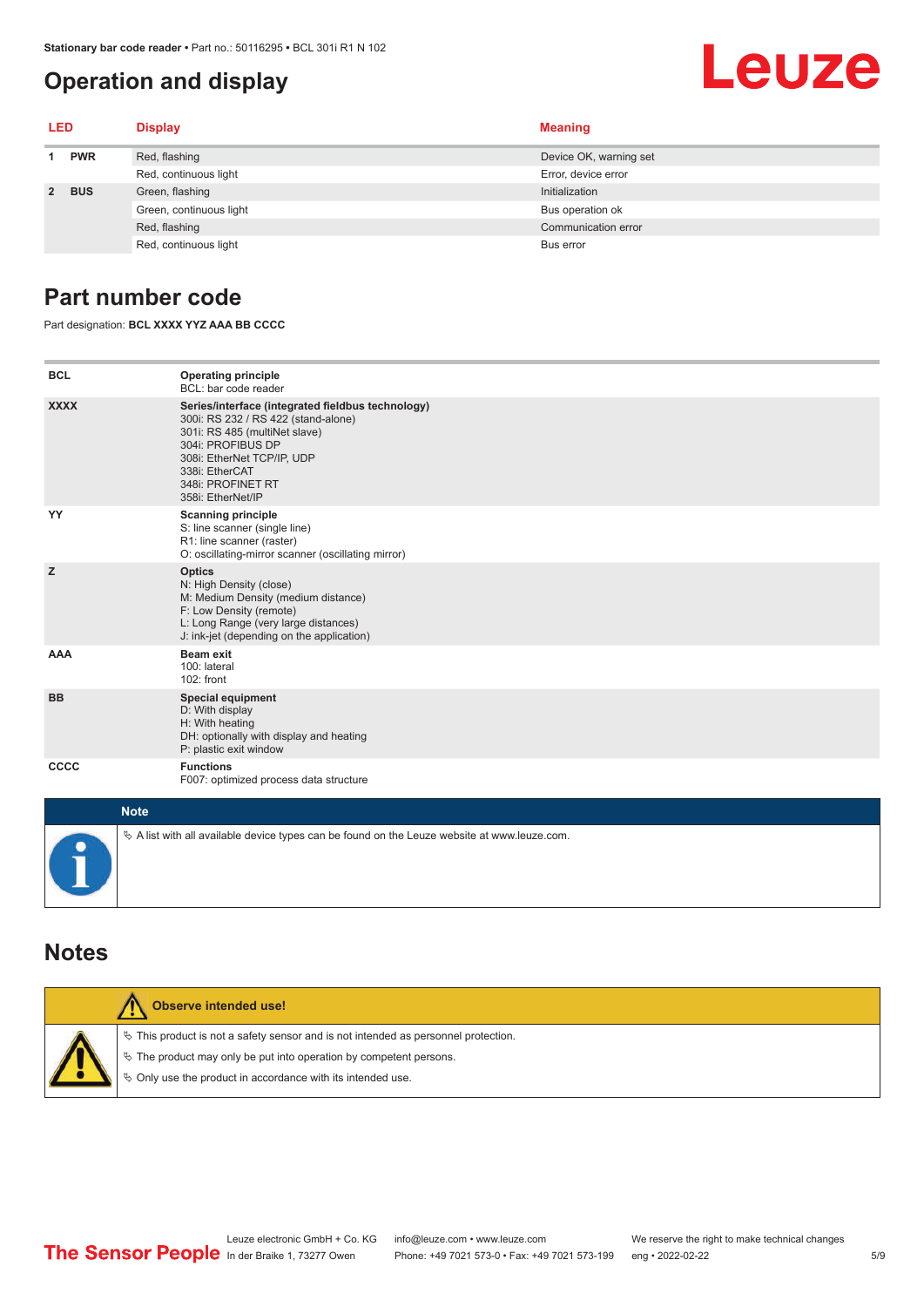### <span id="page-5-0"></span>**Notes**

|   | <b>ATTENTION! LASER RADIATION - CLASS 1 LASER PRODUCT</b>                                                                                                                                                                                                                                                                                                                                                                                                                                                                                                   |
|---|-------------------------------------------------------------------------------------------------------------------------------------------------------------------------------------------------------------------------------------------------------------------------------------------------------------------------------------------------------------------------------------------------------------------------------------------------------------------------------------------------------------------------------------------------------------|
| 纂 | The device satisfies the requirements of IEC/EN 60825-1:2014 safety regulations for a product of laser class 1 and complies with 21 CFR 1040.10 except<br>for conformance with IEC 60825-1 Ed. 3., as described in Laser Notice No. 56, dated May 8, 2019.<br>$\&$ Observe the applicable statutory and local laser protection regulations.<br>$\%$ The device must not be tampered with and must not be changed in any way.<br>There are no user-serviceable parts inside the device.<br>Repairs must only be performed by Leuze electronic GmbH + Co. KG. |

### **Accessories**

# Connection technology - Connection unit

| Part no. | <b>Designation</b> | <b>Article</b>             | <b>Description</b>                                                                  |
|----------|--------------------|----------------------------|-------------------------------------------------------------------------------------|
| 50114369 | MA 100             | Modular connection<br>unit | Interface: RS 232, RS 485<br>Connections: 1 Piece(s)<br>Degree of protection: IP 54 |

# Connection technology - Connection cables

|   | Part no. | <b>Designation</b>      | <b>Article</b>   | <b>Description</b>                                                                                                                                                                                 |
|---|----------|-------------------------|------------------|----------------------------------------------------------------------------------------------------------------------------------------------------------------------------------------------------|
|   | 50135243 | KD PB-M12-4A-P3-<br>050 | Connection cable | Suitable for interface: PROFIBUS DP<br>Connection 1: Connector, M12, Axial, Female, B-coded, 5-pin<br>Connection 2: Open end<br>Shielded: Yes<br>Cable length: 5,000 mm<br>Sheathing material: PUR |
| W | 50132079 | KD U-M12-5A-V1-<br>050  | Connection cable | Connection 1: Connector, M12, Axial, Female, A-coded, 5-pin<br>Connection 2: Open end<br>Shielded: No<br>Cable length: 5,000 mm<br>Sheathing material: PVC                                         |
|   | 50135248 | KS PB-M12-4A-P3-<br>050 | Connection cable | Suitable for interface: PROFIBUS DP<br>Connection 1: Connector, M12, Axial, Male, B-coded, 5-pin<br>Connection 2: Open end<br>Shielded: Yes<br>Cable length: 5,000 mm<br>Sheathing material: PUR   |

**Leuze**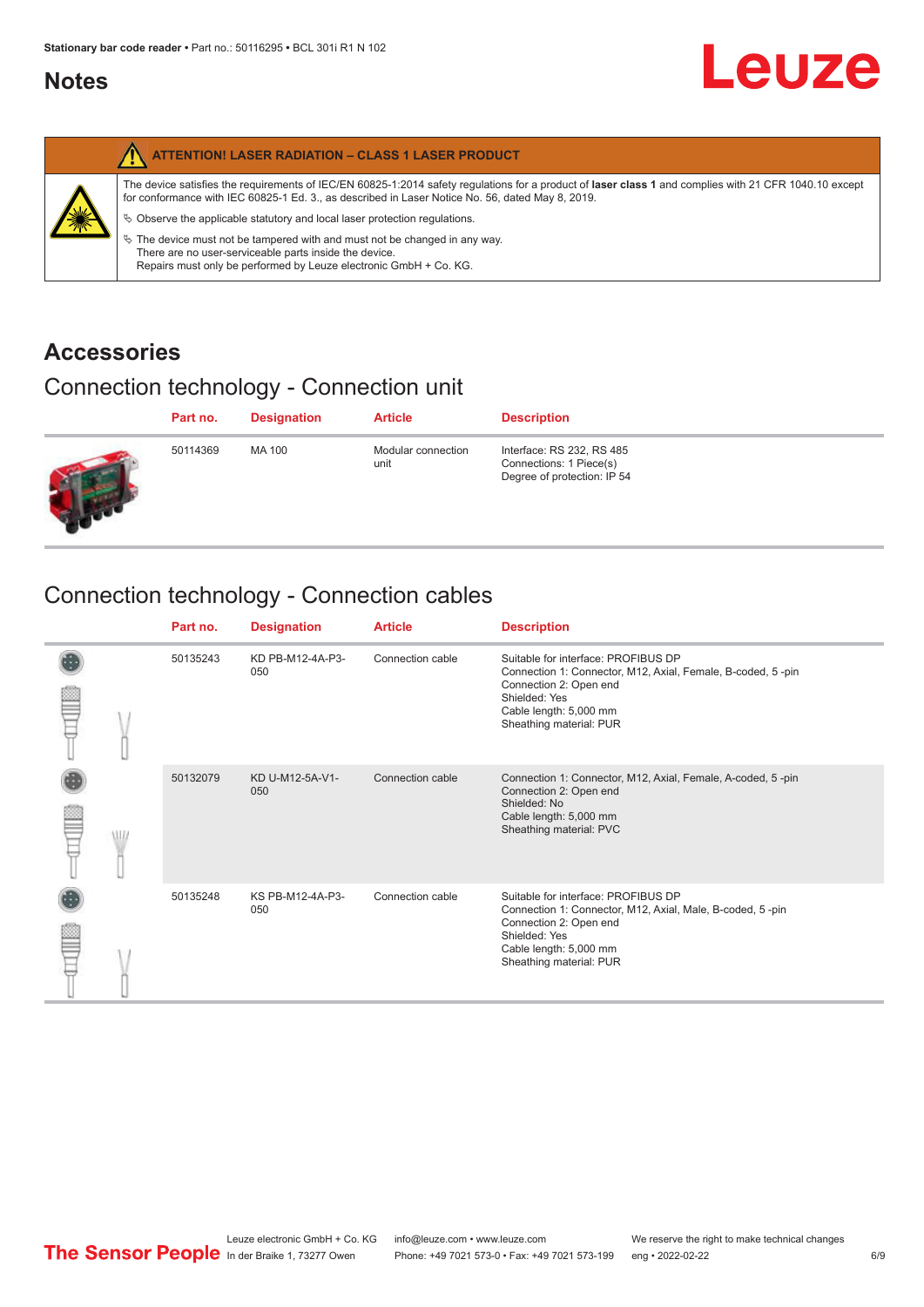# Leuze

### **Accessories**

## Connection technology - Interconnection cables

|                       |        | Part no.   | <b>Designation</b>              | <b>Article</b>        | <b>Description</b>                                                                                                                                                                                                                    |
|-----------------------|--------|------------|---------------------------------|-----------------------|---------------------------------------------------------------------------------------------------------------------------------------------------------------------------------------------------------------------------------------|
|                       |        | 50114571 * | KB 301-3000                     | Interconnection cable | Suitable for interface: RS 232, RS 422, RS 485<br>Connection 1: Socket connector<br>Connection 2: JST ZHR, 10 -pin, 6 -pin<br>Shielded: Yes<br>Cable length: 3,000 mm<br>Sheathing material: PVC                                      |
| $\sigma^2\sigma$<br>肩 | $\Box$ | 50117011   | <b>KB USB A - USB</b><br>miniB  | Service line          | Suitable for interface: USB<br>Connection 1: USB<br>Connection 2: USB<br>Shielded: Yes<br>Cable length: 1,500 mm<br>Sheathing material: PVC                                                                                           |
|                       |        | 50135254   | KDS PB-M12-4A-<br>M12-4A-P3-050 | Interconnection cable | Suitable for interface: PROFIBUS DP<br>Connection 1: Connector, M12, Axial, Female, B-coded, 5-pin<br>Connection 2: Connector, M12, Axial, Male, B-coded, 4-pin<br>Shielded: Yes<br>Cable length: 5,000 mm<br>Sheathing material: PUR |

\* Necessary accessories, please order separately

## Connection technology - Terminating resistors

| Part no. | <b>Designation</b> | <b>Article</b>  | <b>Description</b>                                                                                                                 |
|----------|--------------------|-----------------|------------------------------------------------------------------------------------------------------------------------------------|
| 50038539 | TS 02-4-SA         | Terminator plug | Suitable for: MultiNet Plus, PROFIBUS DP<br>Function: Bus termination<br>Connection 1: Connector, M12, Axial, Male, B-coded, 4-pin |

# Connection technology - Connection boxes

| Part no.   | <b>Designation</b> | <b>Article</b>  | <b>Description</b>                                                                                                                           |
|------------|--------------------|-----------------|----------------------------------------------------------------------------------------------------------------------------------------------|
| 50116464 * | MK 301             | Connection unit | Suitable for: BCL 301i, BPS 301i<br>Suitable for interface: MultiNet Plus<br>Number of connections: 4 Piece(s)<br>Connection: Terminal       |
| 50116469 * | <b>MS 301</b>      | Connection unit | Suitable for: BCL 301i, BPS 301i<br>Suitable for interface: MultiNet Plus<br>Number of connections: 5 Piece(s)<br>Connection: Connector, M12 |

\* Necessary accessories, please order separately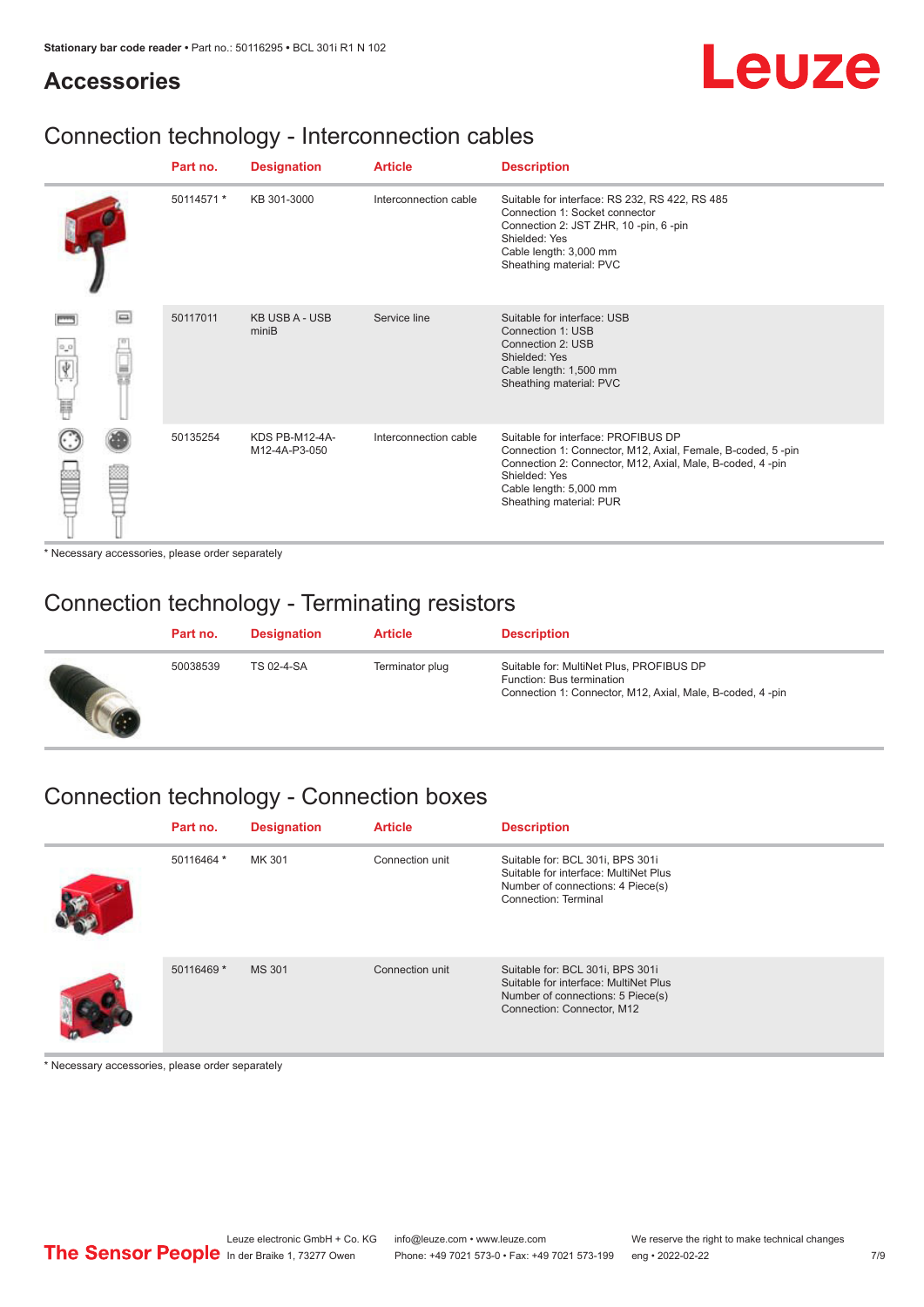### **Accessories**



## Mounting technology - Mounting brackets

|           | Part no. | <b>Designation</b> | <b>Article</b>  | <b>Description</b>                                                                                                                                                                            |
|-----------|----------|--------------------|-----------------|-----------------------------------------------------------------------------------------------------------------------------------------------------------------------------------------------|
| <b>CV</b> | 50121433 | BT 300 W           | Mounting device | Design of mounting device: Angle, L-shape<br>Fastening, at system: Through-hole mounting<br>Mounting bracket, at device: Screw type<br>Type of mounting device: Adjustable<br>Material: Metal |

## Mounting technology - Rod mounts

| Part no. | <b>Designation</b> | <b>Article</b>  | <b>Description</b>                                                                                                                                                                                                                                                |
|----------|--------------------|-----------------|-------------------------------------------------------------------------------------------------------------------------------------------------------------------------------------------------------------------------------------------------------------------|
| 50121435 | BT 56 - 1          | Mounting device | Functions: Static applications<br>Design of mounting device: Mounting system<br>Fastening, at system: For 12 mm rod, For 14 mm rod, For 16 mm rod<br>Mounting bracket, at device: Clampable<br>Material: Metal<br>Tightening torque of the clamping jaws: $8 N·m$ |

### Mounting technology - Other

|   | Part no. | <b>Designation</b> | <b>Article</b>  | <b>Description</b>                                                                                                                                 |
|---|----------|--------------------|-----------------|----------------------------------------------------------------------------------------------------------------------------------------------------|
| Ш | 50124941 | <b>BTU 0300M-W</b> | Mounting device | Fastening, at system: Through-hole mounting<br>Mounting bracket, at device: Clampable, Groove mounting, Suited for M4<br>screws<br>Material: Metal |

# Reflective tapes for standard applications

| Part no. | <b>Designation</b> | <b>Article</b>  | <b>Description</b>                                                                                                                                               |
|----------|--------------------|-----------------|------------------------------------------------------------------------------------------------------------------------------------------------------------------|
| 50106119 | REF 4-A-100x100    | Reflective tape | Design: Rectangular<br>Reflective surface: 100 mm x 100 mm<br><b>Material: Plastic</b><br>Chemical designation of the material: PMMA<br>Fastening: Self-adhesive |

#### Services

| Part no. | <b>Designation</b> | <b>Article</b> | <b>Description</b>                                                                                                                                                                                                                                                                                                                                                    |
|----------|--------------------|----------------|-----------------------------------------------------------------------------------------------------------------------------------------------------------------------------------------------------------------------------------------------------------------------------------------------------------------------------------------------------------------------|
| S981020  | CS30-E-212         | Hourly rate    | Details: Compilation of the application data, selection and suggestion of<br>suitable sensor system, drawing prepared as assembly sketch.<br>Conditions: Completed questionnaire or project specifications with a<br>description of the application have been provided.<br>Restrictions: Travel and accommodation charged separately and according to<br>expenditure. |